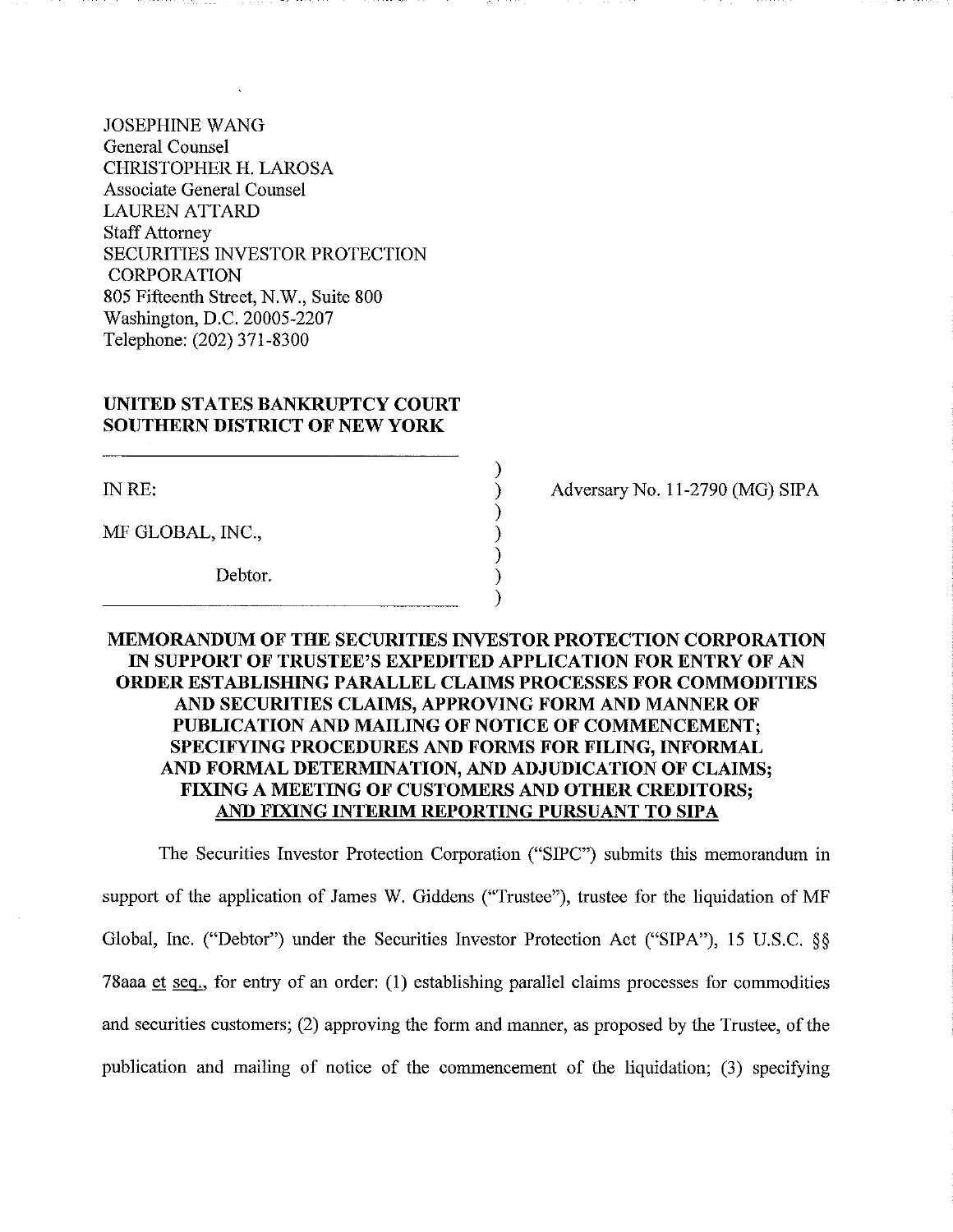procedures and forms for the filing, determination, and adjudication of claims; (4) fixing a meeting of customers and other creditors, as required by Section 341 of the Bankruptcy Code (11) U.S.C.); and (5) establishing a schedule for interim reports by the Trustee, as required by 78fff- $1(c)$  of SIPA.

With respect to securities customers and general creditors, the claims procedures proposed by the Trustee are identical to those embodied in orders entered by this Court and others throughout the country in literally hundreds of other liquidations under SIPA, including In re Lehman Brothers, Inc., Adv. No. 08-1420 (JMP) (Bankr. S.D.N.Y.). The procedures proposed with respect to commodities customers reflect, and conform to, the requirements imposed by the Commodity Broker Liquidation provisions of Subchapter IV, Chapter 7, of the Bankruptcy Code, 11 U.S.C. §§ 761-765, and the associated regulations, 17 C.F.R. part 190, as made applicable here, to the extent consistent with SIPA, by SIPA Section 78fff-I(b). Due to the need for prompt publication of the required notices and the earliest possible commencement of the claims process, the Trustee properly brings his application on an expedited basis.

The factual and procedural background underlying the Trustee's application are incorporated by reference here.

#### **ARGUMENT**

#### **A. Overview of SIPA**

In the wake of the failure of numerous securities broker-dealers, Congress enacted SIPA in 1970 "to protect individual investors from financial hardship; to insulate the economy from the disruption which can follow the failure major financial institutions; and to achieve a general upgrading of the financial responsibility requirements applicable to brokers and dealers in order to eliminate, to the maximum extent possible, the risks which lead to customer loss." See S.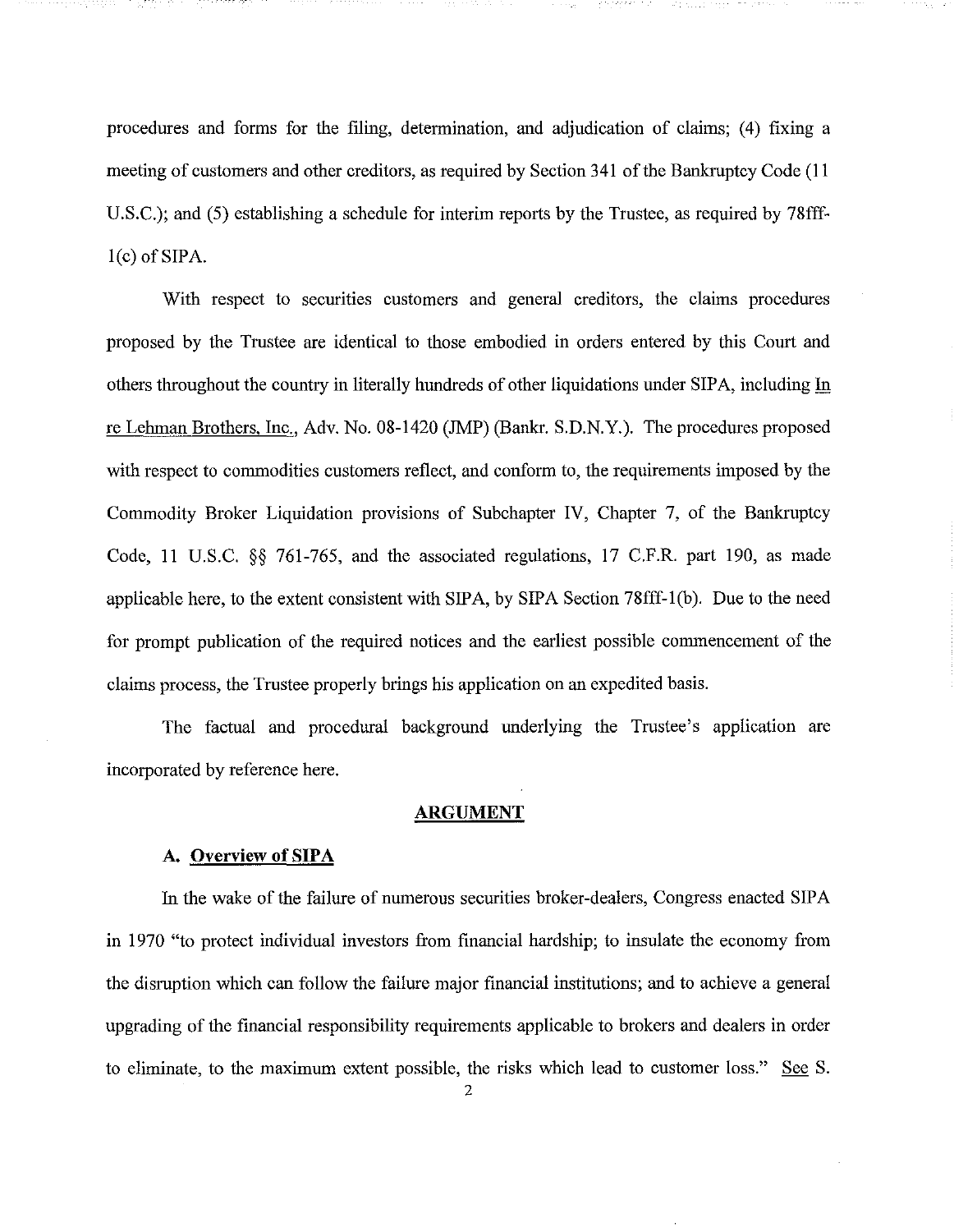Rep. No. 91-1218, at 3, 4 (1970) ("Senate Report"); H.R. Rep. No. 91-1613, at 2 (1970) ("House Report").<sup>1</sup> Through SIPA, Congress sought to accomplish these objectives in two ways. First, it enhanced the power of the Securities and Exchange Commission ("SEC") to establish financial responsibility rules for broker-dealers and to impose upon the securities industry's selfregulatory organizations requirements for the financial examination of their members. See SIPA § 78iii(f). Second, it created  $SIPC<sup>2</sup>$  made membership in SIPC mandatory for most brokerdealers, and empowered SIPC to commence proceedings for the liquidation of member brokerdealers whose financial condition posed the risk of loss to their customers. See SIPA §§ 78ccc(a)  $\&$  eee(b). See also House Report at 11-13.

SIPC plays a central role in a statutory process designed to afford carefully delineated protection to securities customers against the financial risks posed by broker-dealer failure. That process begins with the SEC and/or the self-regulatory organizations.<sup>3</sup> If the SEC or any selfregulatory organization believes that a member broker-dealer is in, or is approaching, financial difficulty, it must immediately notify SIPC. SIPA § 78eee(a)(1). If, upon such notice, SIPC determines that the referred broker-dealer has failed to meet its obligations to customers, or is in danger of failing to do so, and that one or more specified statutory conditions exists, it may apply

<sup>&</sup>lt;sup>1</sup>SIPA was extensively revised in 1978. See Securities Investor Protection Act Amendments of 1978, Pub. L. No. 95-293, 92 Stat. 249 (1978); Bankruptcy Reform Act of 1978, Pub. L. No. 95- 598, § 308, 92 Stat. 2549, 2675-76 (1978).

<sup>&</sup>lt;sup>2</sup>SIPC is a private, non-profit, membership corporation. <u>See</u> SIPA § 78ccc(a)(1). Its Board of Directors consists of seven persons, five appointed by the President of the United States with the advice and consent of the Senate, and one each appointed by the Federal Reserve Board and the Secretary of the Treasury, respectively.

<sup>&</sup>lt;sup>3</sup>The self-regulatory organizations consist of the national securities exchanges and the Financial Industry Regulatory Authority, Inc. ("FINRA"). 15 U.S.C. § 78c(a)(26).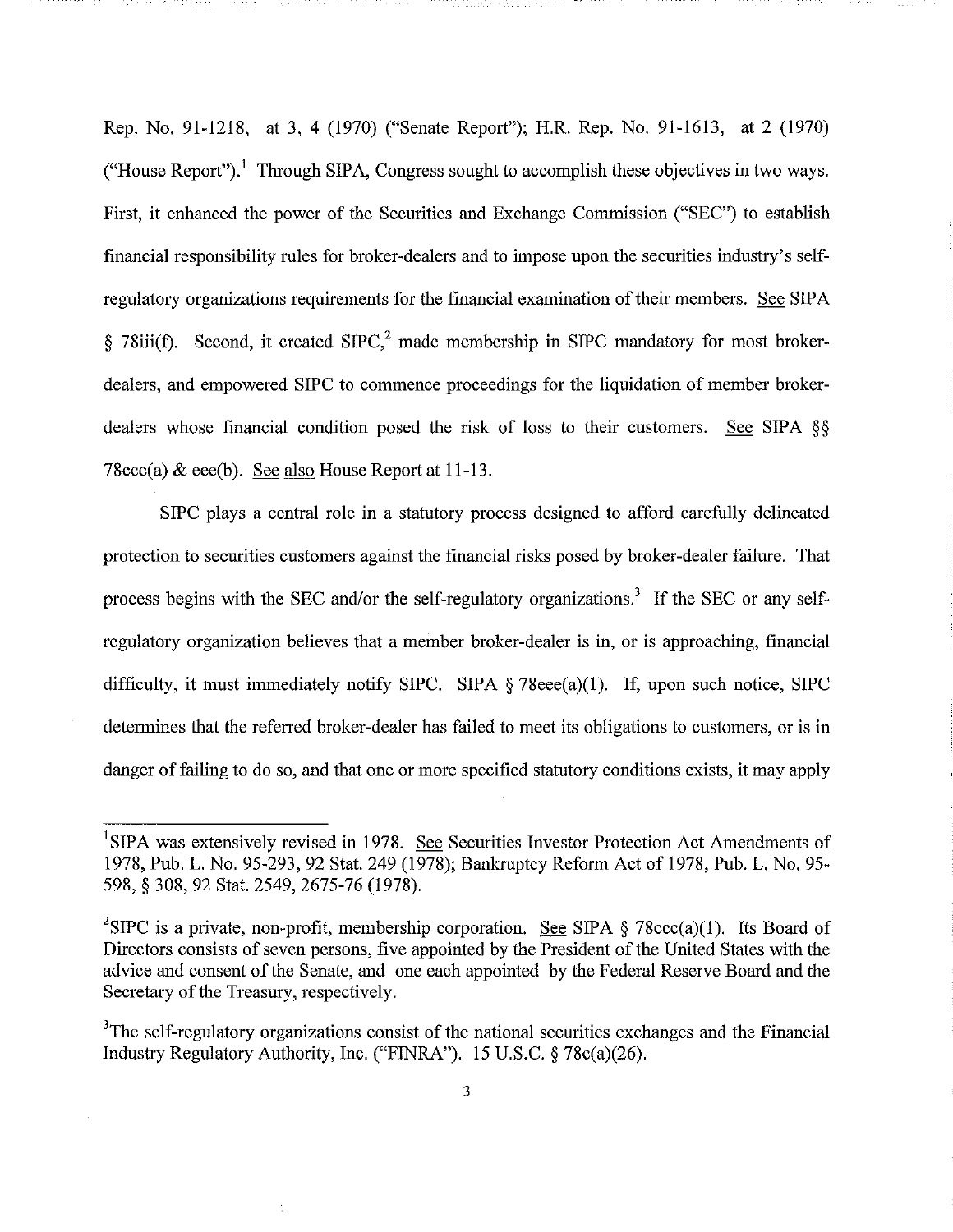to the appropriate federal district court for a "protective decree," adjudicating that the customers of such member are in need of the protection provided by SIPA. SIPA §§ 78eee(a)(3) and *78111*(13). If the district court finds that at least one of the relevant statutory conditions exists, it must issue a protective decree, and must then appoint as trustee for the subject broker-dealer, and as attorney for the trustee, such persons as SIPC, in its sole discretion, shall specify. SIPA § 78eee(b)(I) and (3); SIPC v. Barbour, 421 U.S. 412 (1975). The proceeding thus commenced is a liquidation in which the trustee generally has the same powers and title with respect to the debtor broker-dealer and the debtor's property as a trustee in bankruptcy, including the right to avoid preferences. See SIPA §§ 78fff, 78fff-l(a).

SIPA does not attempt to make all customers whole, and SIPC is not an insurer of customer accounts. Rather, SIPA establishes a plan of limited protection in which SIPC's role is carefully delineated. SIPC administers a "quasi-public" fund established by SIPC via assessments upon its member broker-dealers.<sup>4</sup> SIPA § 78ddd; SEC v. Packer, Wilbur & Co., 498 F.2d 978,980 (2d Cir. 1974). SIPA contemplates that customer claims will be satisfied to the maximum extent possible from the assets (including customer property) on hand with the brokerdealer in liquidation. SIPC funds merely supplement those assets within the limits and in the manner provided in SIPA and are available solely as advances to the trustee for the satisfaction of protected customer claims and for other specified purposes. To the extent of these advances, SIPC has rights of subrogation and recoupment as specified in SIPA. See SIPA  $\S$  78fff-3(a) and 78fff-2(c)(I).

<sup>&</sup>lt;sup>4</sup>SIPA authorizes SIPC to borrow up to \$2.5 billion dollars from the United States Treasury should SIPC's funds be inadequate to carry out its purposes. See SIPA §§ 78ddd(f), (g), & (h).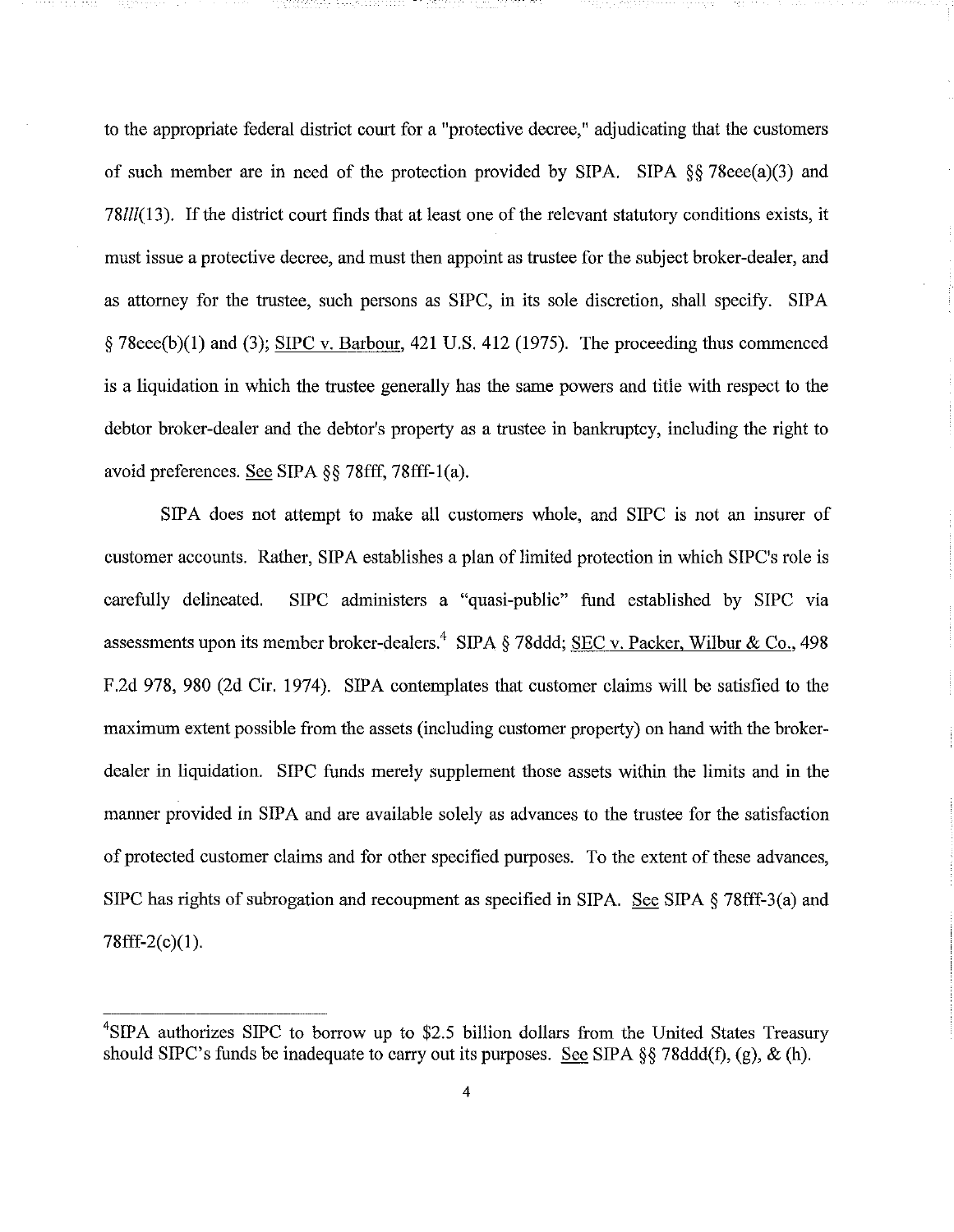Under SIPA, however, these protections are available only with respect to securities customers of the failed SIPC member. The statute thus limits the defmition of "customer" which delineates the category of claimants eligible for SIPC advances, inter alia  $-$  to "any person...who has a claim on account of securities received, acquired or held by the debtor in the ordinary course of its business as a *broker or dealer* from or for the *securities* accounts of such person... " SIPA § 78111(2)(A) (emphasis added). Thus, for SIPA purposes, "customers" eligible for SIPC protection include only those with assets held by the debtor for them as a securities broker-dealer in "securities," not commodities accounts.

Despite the absence of SIPC protection for commodities customers, SIPA expressly contemplates the liquidation of a SIPC member operating as both a securities broker-dealer and futures commission merchant ("FCM"). Thus, where the debtor is both a securities brokerdealer and a "commodity broker" - a term defined in Section  $101(6)$  of the Bankruptcy Code (11) U.S.C.) that encompasses any FCM - Section 78fff-l(b) of SIPA imposes upon a SIPA trustee the same duties as applicable to a trustee under the Code's Commodity Broker Liquidation provisions, 11 U.S.C. §§ 761-767, to the extent that those duties are consistent with SIPA and with certain exceptions noted in SIPA.

### B. An Order is Necessary to **Implement** SIPA's Notice **and** Claims Provisions

To the extent consistent with SIPA, a SIPA liquidation is conducted in accordance with chapters 1, 3, and 5, and subchapters I and II of chapter 7 of the Bankruptcy Code (11 U.S.C.). See SIPA §78fff(b). Many of SIPA's procedural requirements differ markedly from those applicable in bankruptcy liquidations, however. For example, the trustee and its counsel are designated by SIPC. SIPA §78eee(b)(3). Moreover, the trustee is responsible for mailing notice of the commencement of the SIPA proceeding to potential customers and creditors, but can do so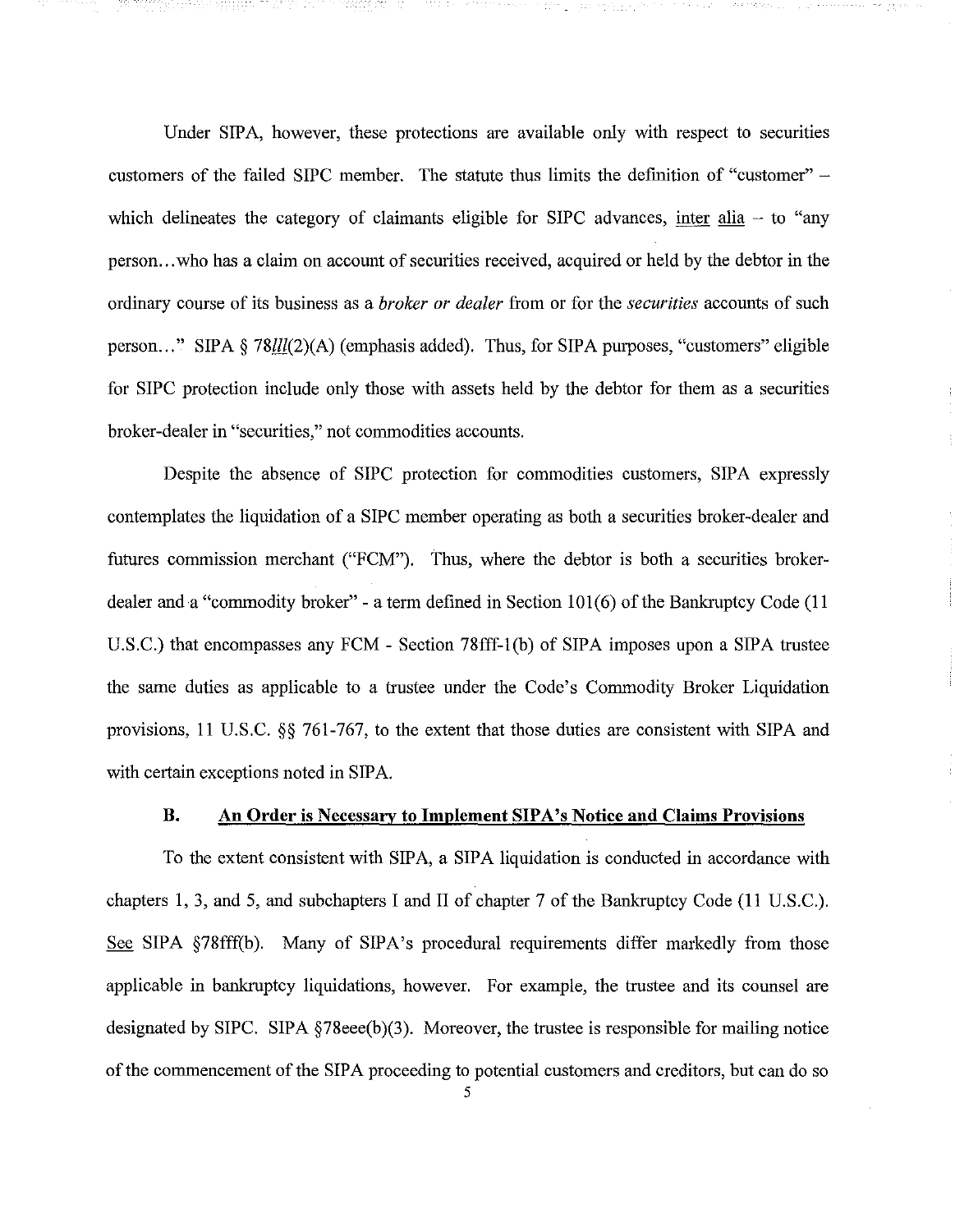only after the bankruptcy court has determined the "form and manner" of notice. SIPA §78fff- $2(a)(1)$ . Would-be customers "need not file a formal proof of claim," but must file "a written statement of claim;" must make that filing with the trustee, not the Court; and must do so within a period set by the Court not exceeding sixty days from the date of publication of notice to qualify for the maximum measure of protection available for "customer" claims under the statute. SIPA  $$78ff-2(a)(2)$ .<sup>5</sup>

SIPA requires that notice of the commencement of the liquidation must be published and mailed to potential customers and creditors "in the form and manner determined by the court." See SIPA § 78fff-2(a)(I). Courts presiding over SIPA liquidations routinely enter orders specifying detailed procedures governing these matters. See,  $e.g.,$  In re New Times Securities Services, 318 B.R. 753,755-56 (Bankr. E.D.N.Y. 2004), rev'd on other grounds, 337 B.R. 259 (E.D.N.Y. 2005), rev'd on other grounds, 463 F.3d 125 (2d Cir. 2006); In re AR. Baron Co., Inc., 226 B.R. 790, 792 (Bankr. S.D.N.Y. 1998); In re Investors Center, Inc., 129 B.R. 339, 346 (Bankr. E.D.N.Y. 1991). The procedures proposed by the Trustee in his application with respect to notice and the filing and resolution of customers' securities claims and general creditor claims are consistent with SIPA and generally track the procedures that have been followed in SIPA cases virtually since the enactment of SIPA. See, e.g., SIPC v. Saxon Secs. Corp., Fed. Sec. L. Rep. (CCH) 195,397 at 99,026 (S.D.N.Y. 1975). Further, because SIPA requires both prompt notice to potential customers and other creditors, and prompt filing of claims by would-be customers and creditors following notice - and because delay creates great risks, e.g., to

 ${}^{5}$ SIPA sets an absolute limit of six months from the publication date for receipt of a claim. Claims for "customer" relief under  $SIPA - i.e.,$  claims of securities customers - received after sixty days need not be paid out of customer property, however, and may be satisfied in the manner determined by the trustee to be most economical to the estate. SIPA §78fff-2(a)(3).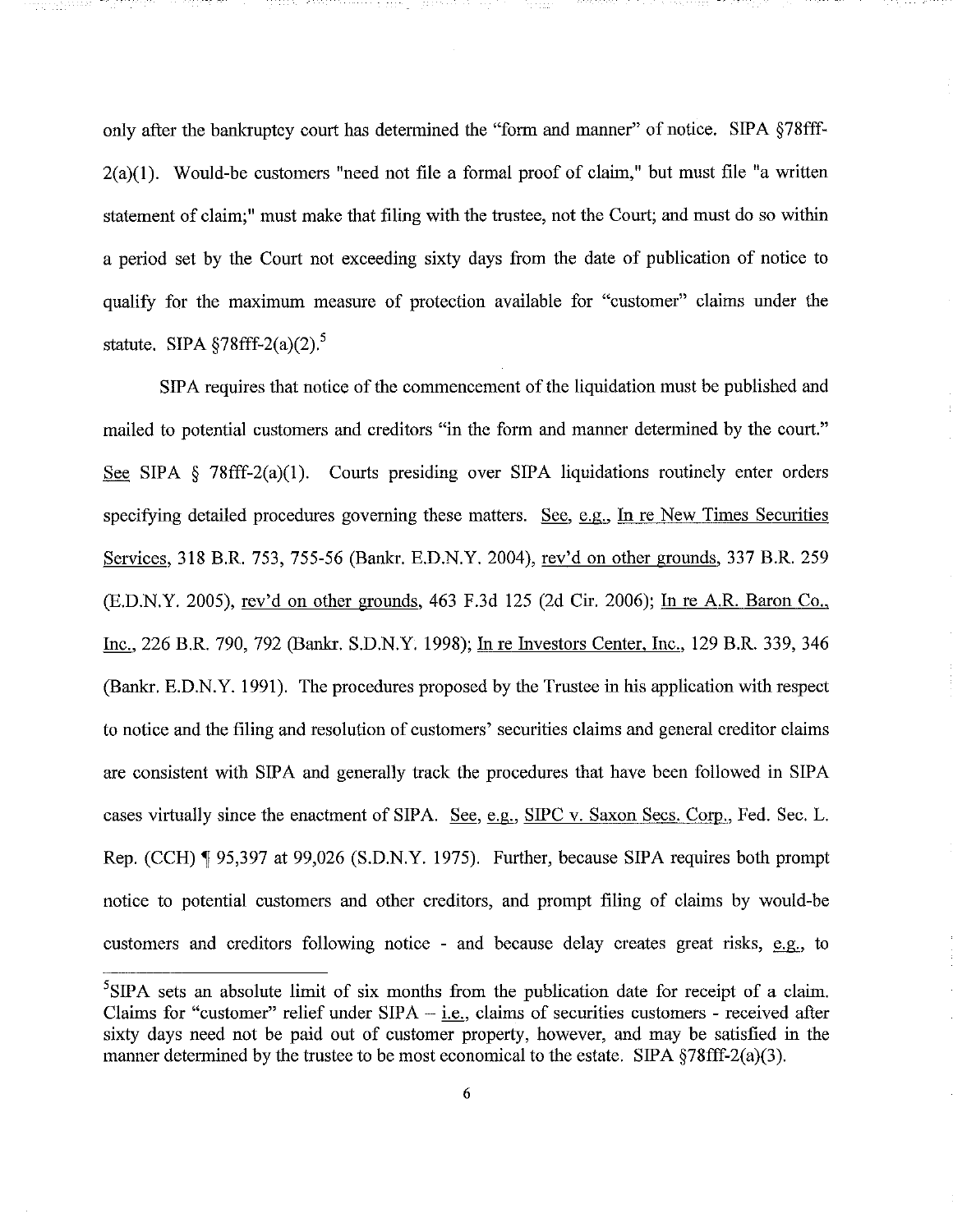customers with claims for securities whose value may decline during the course of the proceeding - courts regularly enter such orders upon ex parte and/or expedited application by the Trustee. See, e.g., A.R. Baron, 226 B.R. at 792.

## **C. The Proposed Order Properly Implements the Notice and Claims Provisions**

The order proposed by the Trustee provides the guidance necessary **to** implement the provisions of SIPA described above and to provide for an orderly liquidation of the Debtor. To ensure that the Court is apprised of the progress of the liquidation, the order requires the Trustee to file regular and periodic<sup>3</sup> reports with the Court. Further, the order specifies the form of the notices required by SIPA, and the manner and timing of the publication and mailing of those notices.

The order also establishes comprehensive procedures for the filing, determination, and adjudication of claims in this SIPA liquidation. **In** accord with the fact that the Debtor operated as both a securities broker-dealer and an FCM - thus necessitating the separation of the Debtor's estate into a fund of property allocable to securities customers, one allocable to commodities customers, and a general estate - the proposed claims procedures includes separate claim forms, instructions, and filing deadlines for claimants in each category. Consistent with SIPA, the forms and procedures applicable to securities claimants and to general creditors conform to the requirements of SIPA and track those used in hundreds of prior SIPA liquidations, while the forms and procedures applicable to commodities customers conform to the requirements of the Bankruptcy Code's Commodity Broker Liquidation provisions and the associated regulations.

The content of the order proposed by the Trustee is tried and true. The proposed order is fully consistent with, and gives effect to, the applicable provisions of SIPA and the Commodity